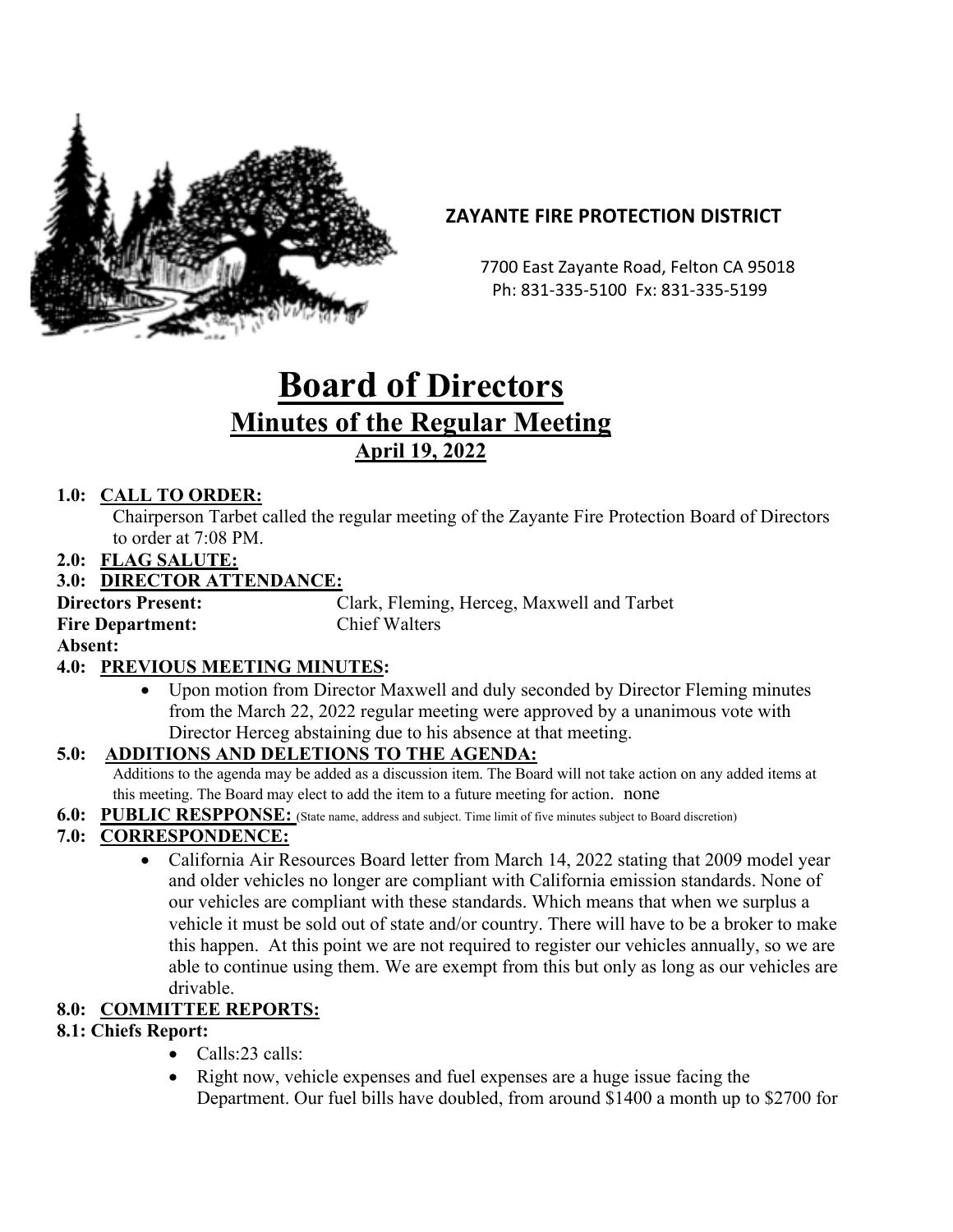this last month. If this continues to hold for the next year it will have a \$20,000 impact on next years budget.

- E2410 is OOS due to a fuel pump issue. It had to be towed in for repairs.
- WT2450 needs exhaust repairs and a new speedo to pass annual inspections.
- E2436 needed new tires.
- We will exceed our budgeted amount on apparatus repairs and fuel.
- The significant event of the month was a vehicle into the creek which resulted in a fatality. We were given the wrong address as was ambulance and sheriff. Crews located the incident at the bridge on Quail Hollow Rd. at which time they jumped in the water and pulled the victim out of the water and started CPR.
- There was also a significant injury to one of our firefighters this month and we will discuss it in a closed session. The employee is off duty until recovered.
- The 2022-23 budget is still being worked on. There is lots to be evaluated with some of the things being, repairs to the parking lot, fuel pricing, vehicle maintenance, P25 radios, the purchase of a type 3 engine from Central Fire which will replace 2410, and the purchase of a new type 1 engine. Still waiting to find out the numbers for our liability insurance and workers comp premiums.
- The new accounting software for the County has been put in place. It seems to be much slower at processing the bills and that has a big impact on us.
- We are still waiting for the rest of the fence parts to arrive.
- The Knox Box project is moving forward.
- NFIRS software selection is in its final stages. We have banded together with the Valley departments as well as Scotts Valley and CalFire for a significant price break.
- Tablet Command deployment is moving to the second-tier apparatus now that the primary response rigs are equipped. This will make mutual aid response better and faster.
- Public use is returning to the Fire house We have the Boy Scouts and a private party event booked.

# **8.2: SLV District Council:**

- Met last week and mostly focused on the Knox Box and NFIRS.
- Meeting with MBARD to discuss burn regulations and permitting issues.
- Looking into having a Valley wide recruitment, testing and training arrangement. Next year's academy is going back to full FF1 certification.

# **8.3: County Chiefs/EMSIA/SCCFAIG:**

- COUNTY CHIEFS: Radio grants, County wide Radio study, fire investigation, Zonehaven evacuation program are just a few of the things being worked on.
- A new law proposed at the state level to make PTSD a presumed injury could be significant. It has a way to go.
- SCCFAIG: Renewed Kennen and Assoc. contracts for JPA oversight. It is a 3-year contract.
- Waiting on numbers for Workers Comp premiums. Some new training in sleep problems coming.
- EMSIA: Working on changing some calls that AMR responds to and or no longer responding to. Doing away with call stacking. Will see what impact that has on R2466.
- Our unit shouldn't be canceled by AMR only. The officer on scene should make that call. From now on we will contact the officer on scene and see if they still want us to respond.